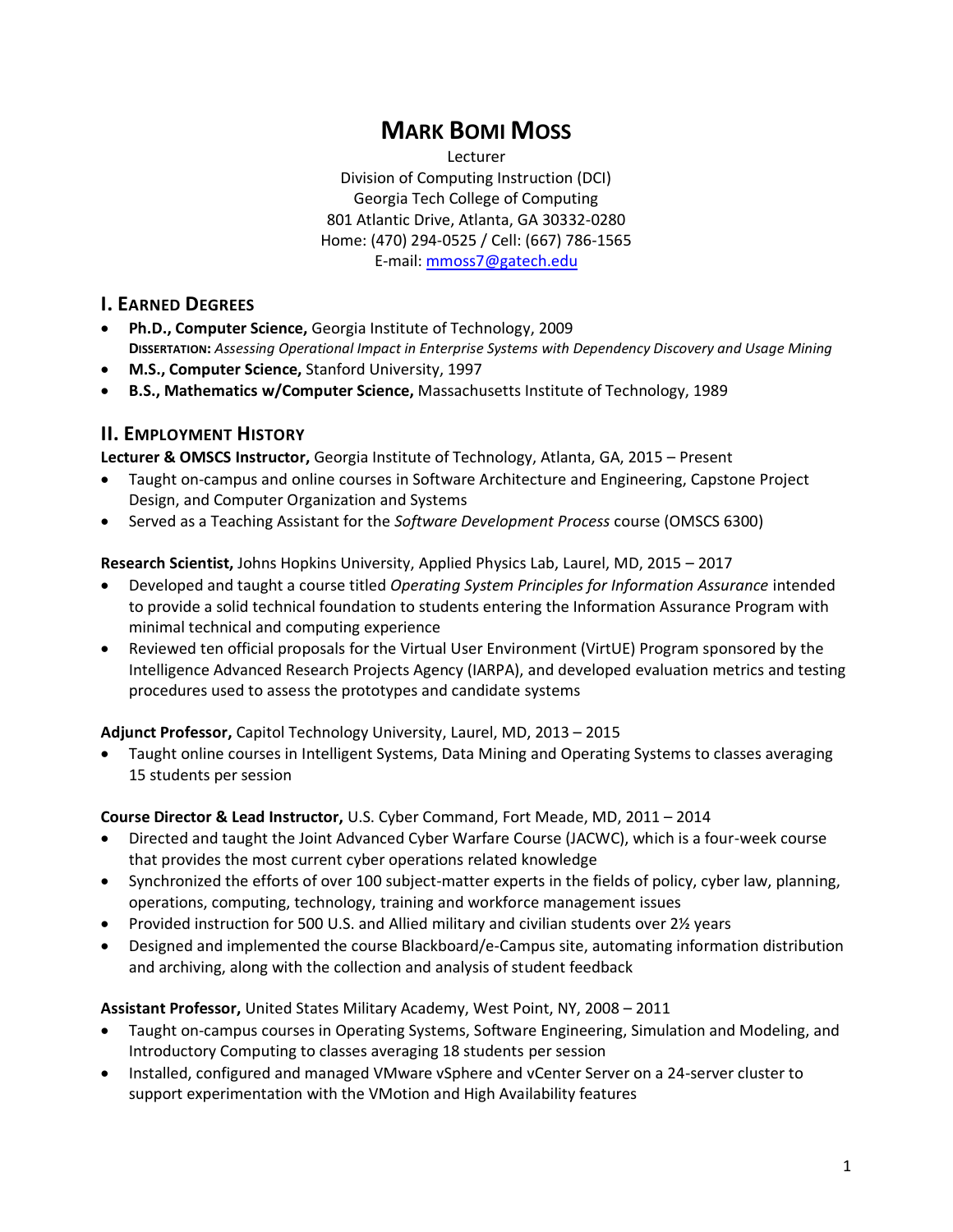#### **Communications Systems Analyst,** U.S. European Command, Stuttgart, GE, 2002 – 2005

- Assessed the operational impact resulting from technical issues occurring on military systems and networks throughout the European Area of Responsibility for 2 years, and provided my assessments directly to the U.S. European Commander on a daily basis
- Investigated a network configuration problem affecting users in Stuttgart, Germany; actively discovered and reported key information that characterized and helped identify improperly restricted IP address ranges

#### **Chief of Information Technology,** U.S. Army, The Pentagon, Washington, D.C., 2000 – 2002

- Managed the computer support services for approximately 800 personnel located throughout the National Capitol Region, including help desk support, infrastructure management, application fielding and providing oversight for a budget of approximately \$900,000 per year
- Directed the restoration of computer services for my directorate after the September 11, 2001 attack on the Pentagon, including coordinating the reconfiguration of various modern and legacy applications
- Reversed-engineered and re-implemented sections of a web-based Personnel Management System; corrected the faults with minimal changes in 6 days, resulting in a savings of approx. \$75,000

#### **Adjunct Professor,** Southeastern University, Washington, D.C., 2000 – 2002

• Developed and taught on-campus courses in Assembly Language, Data Structures and Information Systems to classes averaging 20 students per session

**Adjunct Professor,** Northern Virginia Community College, Woodbridge, VA, 2000 – 2001

• Developed and taught on-campus courses in Database Systems to on-campus classes averaging 15 students per session

**Assistant Professor,** United States Military Academy, West Point, NY, 1997 – 2000

- Taught on-campus courses in Database Systems, Programming Languages and Introductory Computer Science to classes averaging 18 students per session
- Installed and administered multiple Sybase Enterprise-level and Adaptive Server-level database management systems for 2 years to support academic classes and research
- Reverse-engineered a Sybase Project Management System to undelete critical data in under 4 hours, resulting in saving over 400 man-hours of academic effort

### **III.** HONORS AND AWARDS

- Recognition of Excellence, Insider Threat Research, National Information Assurance Workshop, Nashville, TN, 2011
- Fully-Funded Advanced Civil Schooling Scholarship: M.S./1995 1997 & Ph.D./2005 2009
- Fully-Funded Reserve Officer Training Corps (R.O.T.C.) Scholarship, 1986 1989

### **IV. EDUCATION AND MENTORSHIP**

### **A. COURSES TAUGHT**

|                                              | • Term & Year                         | Course | Description / Number of Students      |  |  |
|----------------------------------------------|---------------------------------------|--------|---------------------------------------|--|--|
| Georgia Institute of Technology, Atlanta, GA |                                       |        |                                       |  |  |
|                                              | • Fall $2015 -$ Summer 2018 $CS 6310$ |        | Software Architecture & Design / ~250 |  |  |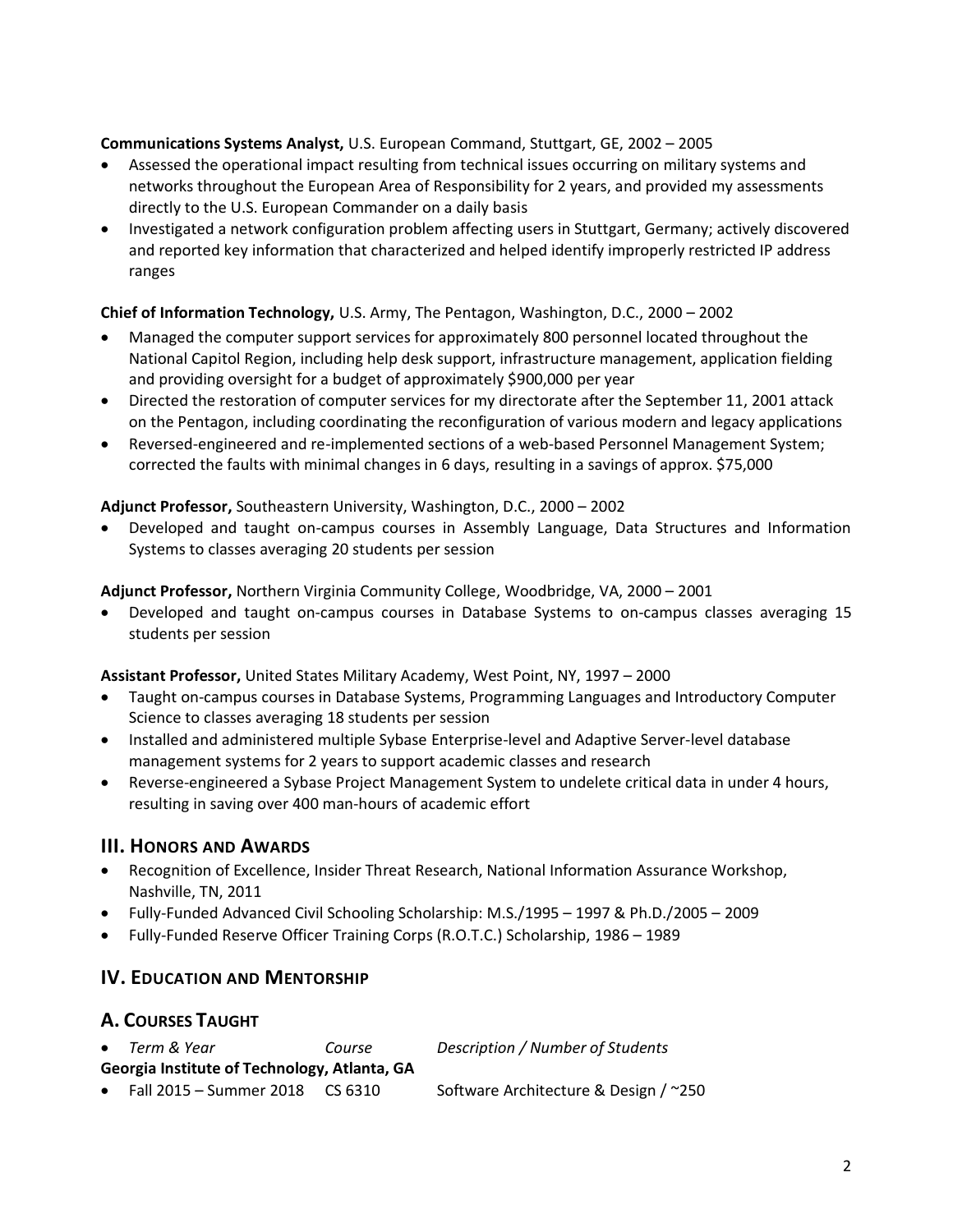| $\bullet$                                           | Summer 2018                        | CS 2200         | Introduction to Systems & Networks / 41           |  |  |
|-----------------------------------------------------|------------------------------------|-----------------|---------------------------------------------------|--|--|
|                                                     | Summer 2018                        | CS 2340         | Objects and Design / 48                           |  |  |
|                                                     | Spring 2018                        | CS 2110         | Computer Organization & Programs / 172            |  |  |
| ٠                                                   | <b>Fall 2017</b>                   | CS 3300         | Introduction to Software Design / 26              |  |  |
| ٠                                                   | Fall 2017 & Spring 2018            | CS 3311         | Junior Capstone Design / ~50                      |  |  |
| Capitol Technology University, Laurel, MD           |                                    |                 |                                                   |  |  |
|                                                     | Fall 2014 - Summer 2015            | CS 620          | Operating System Principles / ~15                 |  |  |
| $\bullet$                                           | Summer 2015                        | CS 710          | Big Data Warehousing & Analytic Sys / 15          |  |  |
|                                                     | Spring 2014                        | CS 710          | Designing Intelligent Systems / 15                |  |  |
| United States Cyber Command, Fort Meade, MD         |                                    |                 |                                                   |  |  |
|                                                     | Fall 2011 - Spring 2014            | <b>JACWC</b>    | Joint Adv. Cyber Warfare Course / ~40             |  |  |
| Southeastern University, Washington, DC             |                                    |                 |                                                   |  |  |
|                                                     | Winter 2001 - Spring 2002 COSC 318 |                 | Assembly Language / ~20                           |  |  |
|                                                     | Fall 2001 - Winter 2002            | <b>COSC 511</b> | Data Structures / 20                              |  |  |
|                                                     | Spring 2001                        | <b>ISMA 500</b> | Managerial Information Sciences / 20              |  |  |
| Northern Virginia Community College, Woodbridge, VA |                                    |                 |                                                   |  |  |
|                                                     | <b>Fall 2001</b>                   | <b>IST 133</b>  | Database Design & Management Tech. using SQL / 15 |  |  |
| $\bullet$                                           | <b>Fall 2001</b>                   | CF Lev I-III    | Web Design with ColdFusion / 15                   |  |  |
| United States Military Academy, West Point, NY      |                                    |                 |                                                   |  |  |
|                                                     | Spring 2011                        | <b>CS 488</b>   | Language-Based Simulation Modeling / 18           |  |  |
| $\bullet$                                           | Spring 2010                        | CS 401          | Software Systems Design I / 36                    |  |  |
| $\bullet$                                           | Fall 2009 & Fall 2010              | CS 481          | Operating Systems / 18                            |  |  |
| $\bullet$                                           | Fall 2008 - Spring 2009            | IT 301          | Intro to Computing & Info Technology / 72         |  |  |
| ٠                                                   | Spring 2000                        | CS 485          | Information Warfare / 36                          |  |  |
| ٠                                                   | Fall 1999                          | <b>CS 478</b>   | Programming Languages / 18                        |  |  |
| ٠                                                   | Spring 1999 - Spring 2000          | CS 393          | Database Design & Implementation / 54             |  |  |
|                                                     | Fall 1997 - Fall 1998              | CS 105          | Introduction to Computing / 72                    |  |  |

### **B. ACADEMIC AND CAREER ADVISING AND GUIDANCE RESPONSIBILITIES**

**United States Military Academy,** West Point, NY, 1997 – 2000 & 2009 – 2011

- Chief Computer Science Academic Counselor for 20+ new Computer Science Majors per year, for a total of 100+ advisees
- Faculty Advisor and Assistant Coach, West Point Chess Club

### **C. RESEARCH ADVISING AND GUIDANCE**

#### **United States Military Academy,** West Point, NY, 1997 – 2000 & 2008 – 2011

• Technical Advisor for 6 – 8 Senior Capstone Projects per year (~40 total projects)

### **D. EDUCATIONAL INNOVATIONS AND OTHER CONTRIBUTIONS**

**Capitol Technology University** (formerly Capitol College)**,** Laurel, MD

- Developed and taught a course titled *Operating System Principles for Information Assurance* intended to provide a solid technical foundation to students entering the Information Assurance Program with minimal technical and computing experience
- Developed and taught a course titled *Big Data Warehousing & Analytic Systems* intended to provide a hands-on introduction to fundamental data science concepts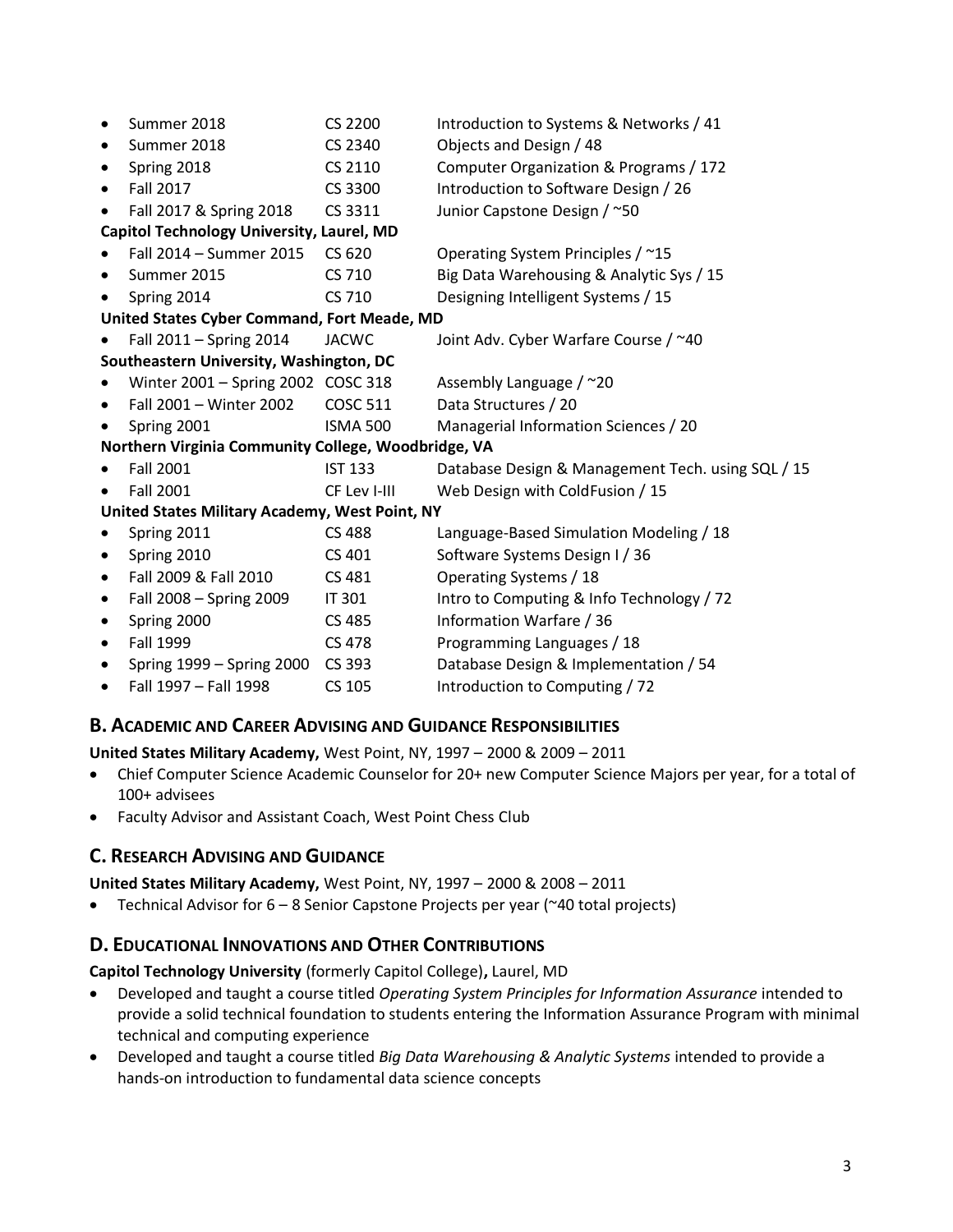#### **United States Military Academy,** West Point, NY, Summer 2010

• Worked directly with the Head of the Computer Science Department of the National Military Academy of Afghanistan to help them improve their curriculum and teaching effectiveness

### **E. EDUCATIONAL ADMINISTRATION AND LEADERSHIP**

#### **Georgia Institute of Technology,** Atlanta, GA

• Admissions Application Reviewer, OMSCS Program, Fall 2015 – Winter 2016

#### **United States Military Academy, West Point, NY**

• Coordinator, Freshman "Tech Tour" of the Computer Science Department, Fall 1998

### **V. RESEARCH, SCHOLARSHIP AND CREATIVE ACTIVITIES**

### **A. PUBLICATIONS**

\*M. Moss. [Dissertation] Assessing Operational Impact in Enterprise Systems with Dependency Discovery and Usage Mining. In *Georgia Tech Scholarly Materials and Research at Tech (SMART)*, [http://hdl.handle.net/1853/31795,](http://hdl.handle.net/1853/31795) Georgia Institute of Technology, July 15, 2009.

\*M. Moss. Comparing Centralized and Distributed Approaches for Operational Impact Analysis in Enterprise Systems. In *Proceedings of the 2007 IEEE International Conference on Granular Computing*, pages 765 – 769, IEEE Computer Society, San Jose, CA, November 2007.

\*C. Pu, M. Moss. Assessing Operational Impact in Enterprise Systems by Mining Usage Patterns. In *Proceedings of the 18th IFIP/IEEE International Workshop on Distributed Systems: Operations and Management (DSOM 2007)*, pages 159 – 170, Springer, San Jose, CA, October 2007.

### **B. OTHER PUBLICATIONS AND CREATIVE PRODUCTS**

**Johns Hopkins University,** Applied Physics Lab, Laurel, MD, 2015 – 2017

- Contributor to the Open Command & Control (OpenC2) Working Group's efforts to develop a language to enable the automated command and control of cyber defensive system components
- Provided assessments and feedback on the development of future versions of the Structured Threat Information Expression (STIX), Cyber Observables Expression (CybOX) and Trusted Automated Exchange of Indicator Information (TAXII) protocols as part of the OASIS Cyber Threat Intelligence Technical Committee (CTI TC)
- Provided technical and operational assessments and expertise to United States Cyber Command as part of the Technology and Alternatives Working Group for the Unified Platform (TAWG UP), Fort Huachuca, AZ

### **C. PRESENTATIONS**

N/A

### **D. GRANTS AND CONTRACTS**

#### **United States Military Academy,** West Point, NY

• Title: Porting NATO Ballistic Missile Software to Handheld Devices for Battlefield Use Agency: U.S. Army Armament Research, Development and Engineering Center Total Dollar Amount: ~\$100,000 (USD) Role: co-PI Collaborators: Dr. Thomas Cook, U.S. Army, COL (co-PI) Period of Contract: 6/23/2010 – 6/22/2011 Candidate's Share: ~50%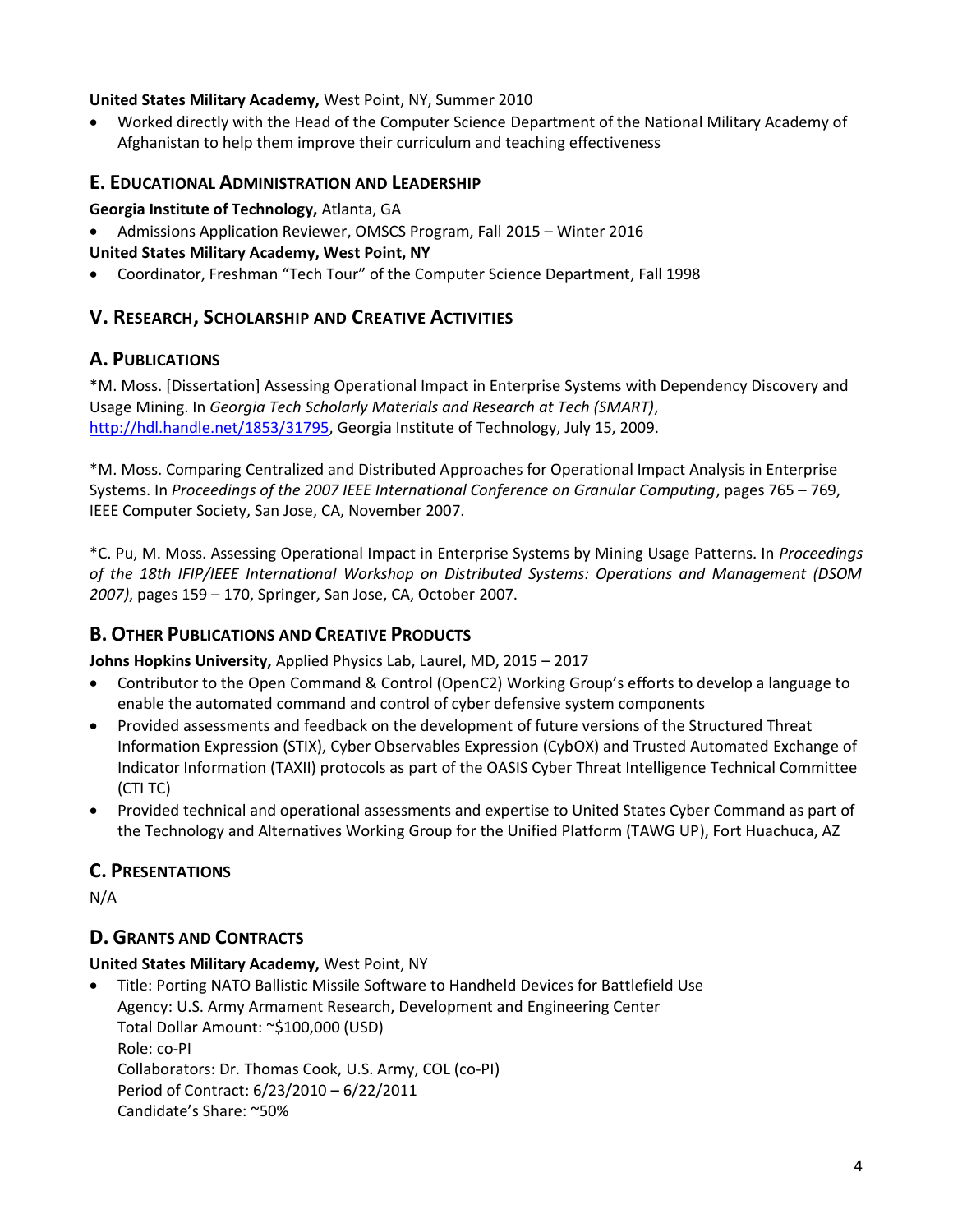• Title: Preventing, Detecting and Mitigating Insider Threats Agencies: National Security Agency, Raytheon Total Dollar Amount: ~\$200,000 (USD) Role: PI Collaborators: Senior Capstone Research Team (5 members) Period of Contract: 6/23/2010 – 6/22/2011 Candidate's Share: ~100%

### **E. OTHER SCHOLARLY AND CREATIVE ACCOMPLISHMENTS**

N/A

### **F. SOCIETAL AND POLICY IMPACTS**

- The Enhance Shared Situational Awareness (ESSA) Initiative is intended to foster cyber security situational awareness, enable integrated operational actions, and improve the security of the U.S. Government and U.S. critical infrastructure
- The efforts to continually develop and strengthen the STIX, CybOX and TAXII protocols, along with the OpenC2 language, will improve the ability of organizations across the U.S. military, government, and commercial sectors to share critical cyber-related information more rapidly, and better defend systems of U.S. interest
- The Technology and Alternatives Working Group is one of several groups focused on improving the technical capabilities of U.S. Cyber Command, allowing them to protect U.S. military capabilities as required, and other non-military systems as directed

# **VI. SERVICE**

## **A. PROFESSIONAL CONTRIBUTIONS**

**United States Military Academy,** West Point, NY

• Faculty Advisor and Officer-In-Charge, National Society of Black Engineers (NSBE) Student Chapter at West Point, 1998 – 2000

### **B. PUBLIC AND COMMUNITY SERVICE**

### **United States Military Academy,** West Point, NY

- Mentored Student Programming Competition, Thunder Hill Elementary School, MD, 2016
- Judged STEM Fair Projects, Howard High School, MD, 2014 2015
- Conducted Computer Orientation Courses for the Wives Club, West Point, NY, 2010 2011
- Assisted the development of an Athletics Event Scheduling System to support the Special Olympics Staff, West Point, NY, 1998

### **C. INSTITUTE CONTRIBUTIONS**

### **United States Military Academy,** West Point, NY, 1997 – 2000

- Designed and implemented Event Management Systems for the 41<sup>st</sup> Academy Conference of Superintendents, and for managing the Class of 1969 and 1979 Reunions
- Assisted the Department of Housing and Public Works school-wide implementation of a Customer Service Web Site
- Beta-tested a new web-based student academic advising system, and provided valuable feedback before implementation by the Director Of Information Management (DOIM)